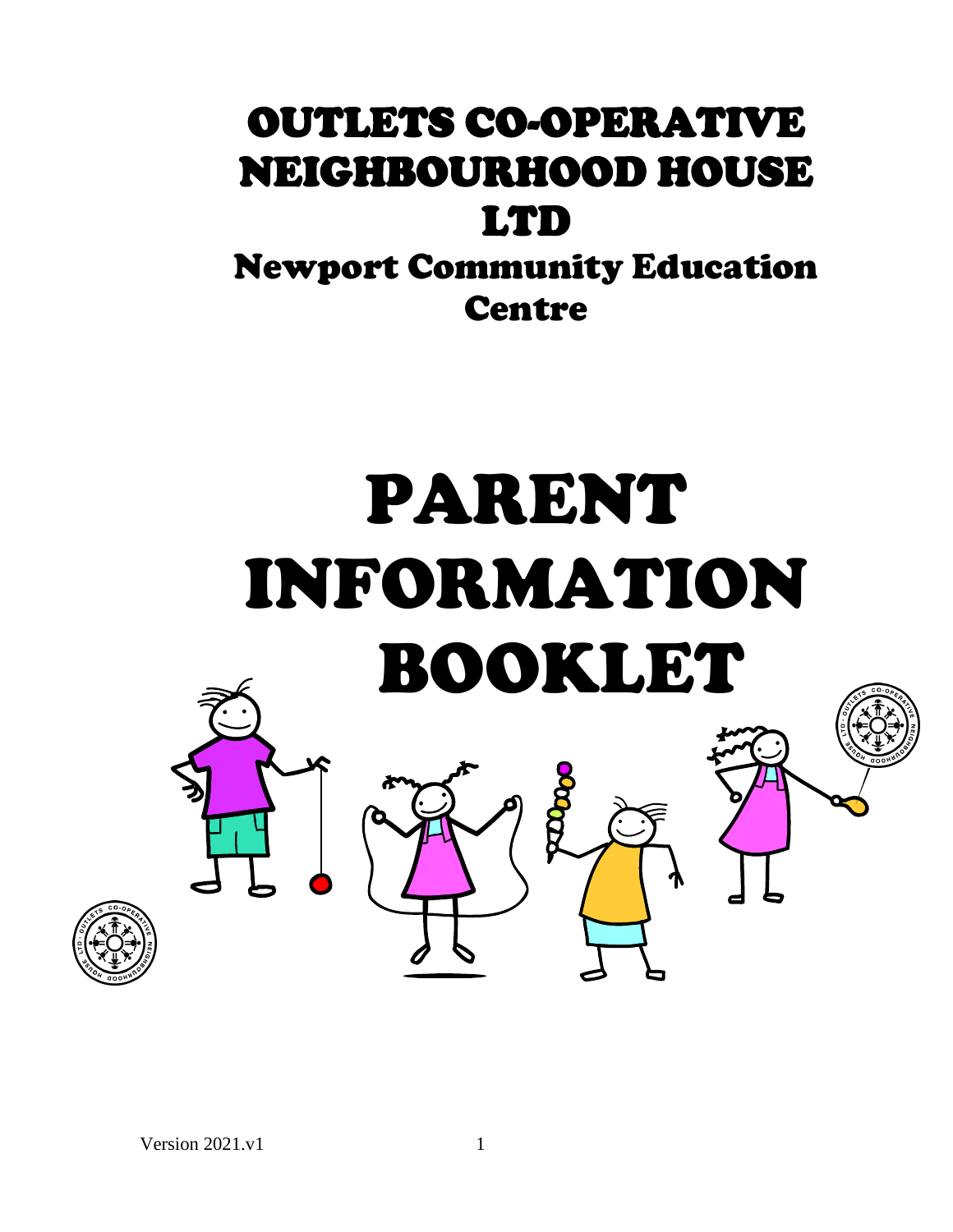# **Contents**

Outlets Co-operative Neighbourhood House LTD – Approved Service SE-00015784

|                                        | Page |
|----------------------------------------|------|
| Childcare centre Philosophy            | 3    |
| Children's Development                 | 3    |
| Childcare booking System               | 4    |
| Enrolment                              | 4    |
| Signing in/out                         | 4-5  |
| Settling into childcare                | 5    |
| <b>Session Times</b>                   | 6    |
| Daily routine and Program Plan         | 7    |
| <b>Sickness</b>                        | 8    |
|                                        |      |
| Illness and emergency's whilst in care | 8    |
| Staff                                  | 8    |
| Student placements and volunteers      | 8    |
| <b>Emergency Procedure</b>             | 9    |
| Provision of dealing with complaints   | 9    |
| <b>Behavior</b>                        | 9    |
| Medication                             | 10   |
| Clothing                               | 10   |
| Sun safety and outdoor play            | 10   |

| Addendums:  |                                         | Page      |
|-------------|-----------------------------------------|-----------|
| $\bullet$ A | <b>SunSmart Policy</b>                  | $11 - 15$ |
| $\bullet$ R | Fee INFORMATION - Policy and Procedures | $16-17$   |
| $\bullet$ C | Infectious/Communicable Disease List    | 18        |

Other information - Please make an appointment with Office to view (below): Communication Methods refer to Organizational Chart – in Office Child Care Policies and Procedures available – in Office

**Outlets** is using **Qikkids** software (database) for Parents/Child information which is connected to CCS (Gov) to enable CCS to be passed onto families.

As we are ALL new to this system please have patience, as we learn together, this system and new CCS requirements.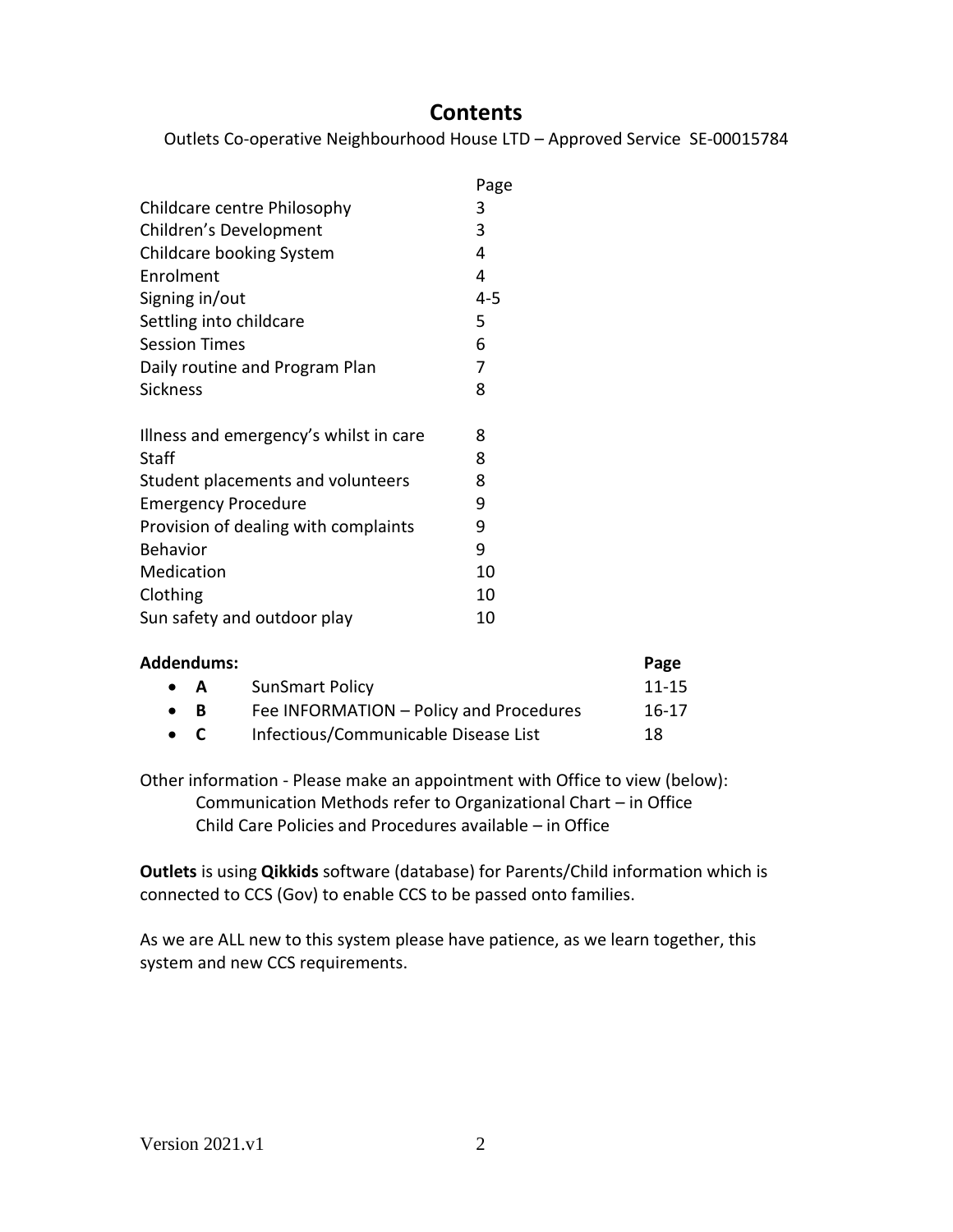# **Childcare Centre Philosophy**

Outlets childcare centre aims to provide high quality childcare in a positive and nurturing environment that is secure and stimulating.

The partnership that exists and develops between careers and families is crucial and of utmost importance in providing the best quality care for each individual child.

We believe that childhood is a unique and valuable stage of life and are committed to the care, overall development and education of each and every child.

We believe that children learn through play, using hands on approach and that social interaction is a very important aspect in their learning and the building of confidence, empathy and self-esteem. Above all children learn when having fun, feeling valued, making friends and finding their own place within society.

# **Children's Development**

Coming to this Centre can be an exciting and stimulating experience for your child, full of variety, creativity and social interaction. Through play (participation and involvement) this Centre believes every child is entitled to high quality care and is committed to the overall development of each and every child. Our program particularly aims to develop their emotional, social, cognitive, language, creative and physical development.

Through interactive play children learn through these key principles:

- Seeing
- Hearing
- Smelling
- Touching

| LITERACY/LANGUAGE                              |                    | <b>LEARNING OUTCOME:5 Communication</b>                    |
|------------------------------------------------|--------------------|------------------------------------------------------------|
| For children to develop both expressive        | Books/Stories &    | Children are effective communicators: including using      |
| (speech) & receptive (listening) skills. First | <b>Drawings</b>    | verbal & non-verbal skills, engaging in a range of texts,  |
| stages in developing reading & writing         |                    | express ideas and understanding technology.                |
| skills.                                        |                    |                                                            |
|                                                |                    |                                                            |
| <b>CREATIVE/DRAMATIC</b>                       |                    | <b>LEARNING OUTCOME:1 Identity</b>                         |
| For children to develop social & emotional     | Imaginative play   | Children have a strong sense of identity; they learn to    |
| skills and to encourage their imagination      | Home corner        | interact with others, develop resilience, confidence,      |
| and creativity.                                | Dress Ups          | respect & empathy for others.                              |
|                                                | Painting & Pasting |                                                            |
|                                                |                    |                                                            |
| <b>PHYSICAL</b>                                |                    | <b>LEARNING OUTCOME: 3 Wellbeing</b>                       |
| To further develop fine & gross motor          | Outdoor Play       | Children have a strong sense of wellbeing; they begin      |
| skills, to help with hand/eye<br>$CO-$         | Play Dough         | to take responsibility for their own health, physical,     |
| ordination, balance and spatial awareness.     | Music & Movement   | social and emotional wellbeing.                            |
| <b>CONGNATIVE/MATHS</b>                        |                    | <b>LEARNING OUTCOME: 4 Learning</b>                        |
| For children to begin learning problem         | <b>Puzzles</b>     | Children are confident and involved learners; they         |
| solving, sizing, grouping and counting.        | Constructions      | begin to develop a range of skills such as problem         |
|                                                | Games              | solving, inquiry, hypothesizing and investigating.         |
| THE WORLD AROUND US                            |                    | <b>LEARNING OUTCOME: 2 Community</b>                       |
| To explore the world around us, the            | Further develop    | Children are connected with and contribute to their        |
| environment, seasons, peoples and places.      | understanding of   | world; respond to diversity with respect for their         |
|                                                | seasons,           | environment, begin to understand the rights and            |
|                                                | Animals & Places.  | responsibilities necessary for active civic participation. |
|                                                |                    |                                                            |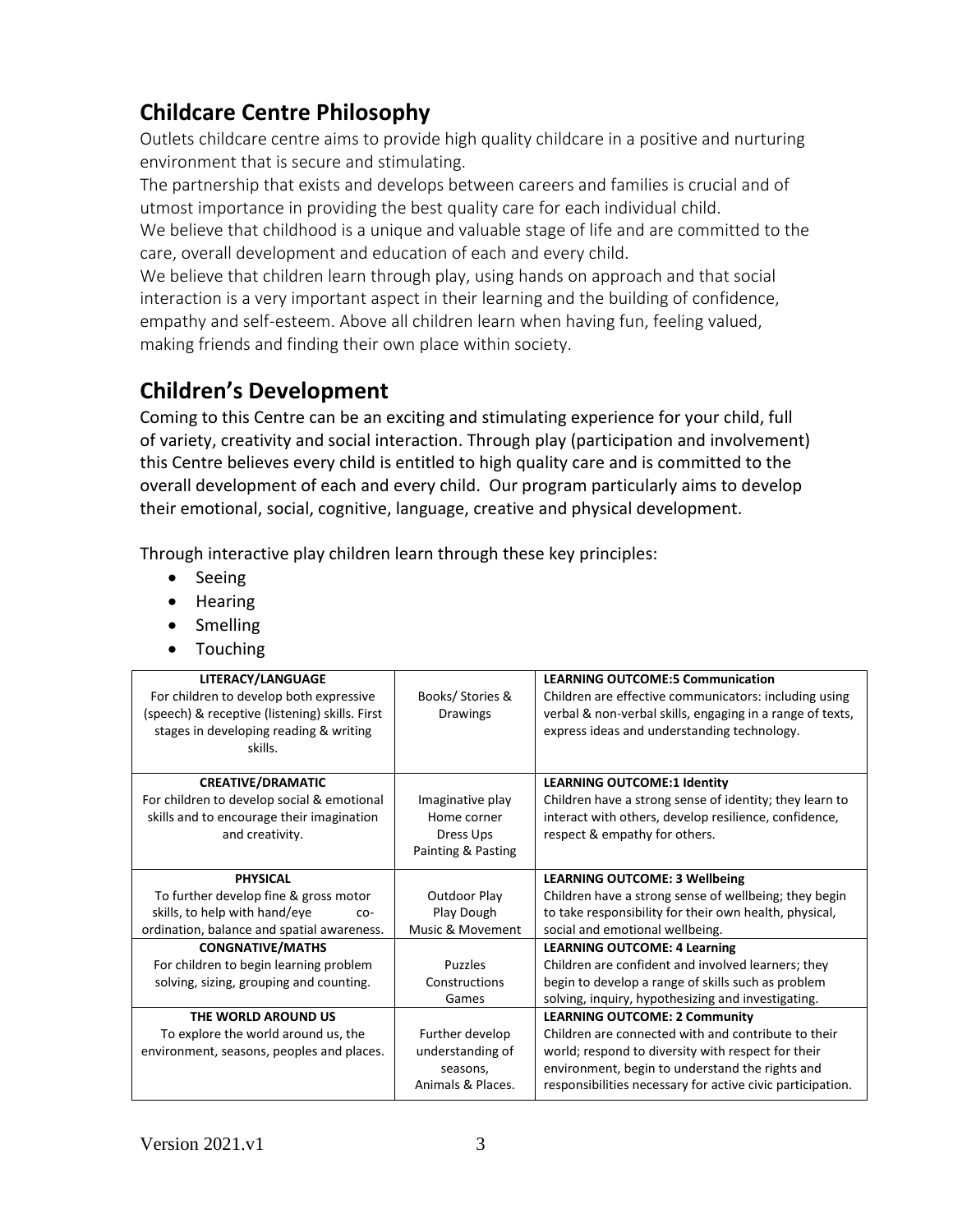# **Childcare Booking System**

# **Outlets Co-operative Neighbourhood House Ltd is an approved for the Child Care Subsidy (CCS) service.**

# **Parents are required to register with My Gov and Centrelink to receive the subsidy.** *NB: Please see office for further information as 'how to do'*

Permanent care bookings are available for 5hour sessions. We will take a maximum of 16 permanent childcare bookings for each particular day and continue to maintain our flexible occasional care service of providing 3hour sessions to parents.

A permanent childcare booking secures your position for the full term and alleviates you from having to ring and make bookings from week to week.

Childcare is provided for all adults undertaking a course at Outlets. We ask that you notify us upon enrolling in your course if you require a position in the crèche.

\**Please refer to Fees and Policy addendum for more information, a late collection fee also applies, see this policy for more details and CCS information*

# **Enrolment**

Families wishing to use the childcare services at Outlets Co-operative Neighbourhood House Ltd are required to complete an enrolment form prior to leaving their child in care. This form can be completed and returned prior to commencement or filled in prior to your first booked session.

As of January 2016, it is a legal requirement by the State of Victoria, Department of Health and Human Services for parents to provide a copy of their child/s vaccination book accordingly with the childcare enrollment form. (No Jab/ No Play Legislation) If you child suffers from allergies, specifically anaphylactic reactions, epilepsy, or diabetes there are additional documents and management plans that we require. Authorisation for medical authority and transport in case of emergency is required and signing of the Common Written Agreement (CWA) is required.

*If applicable:* A copy of any court orders and/or restraining orders must be attached to the enrolment form if relevant to your family. This is a legal requirement and the details of any court orders shared with staff of the centre will remain confidential.

*\*Refer to Fees and Policy addendum for more information and CCS information.*

# **Signing in and out**

Parents are required to sign their children in and out of each session. *Outlets utilises Electronically Sign in and Sign out, as per Federal Gov CCS requirements. Outlets Qikkids software is called Kiosk you will be instructed to create a PIN that you and you alone will use, other persons you have on enrolment form will need to create their own also.*

We are an educational centre, that provides recreational classes and pre-accredited courses to Adult. We would appreciate it if all parents/ Guardians are mindful when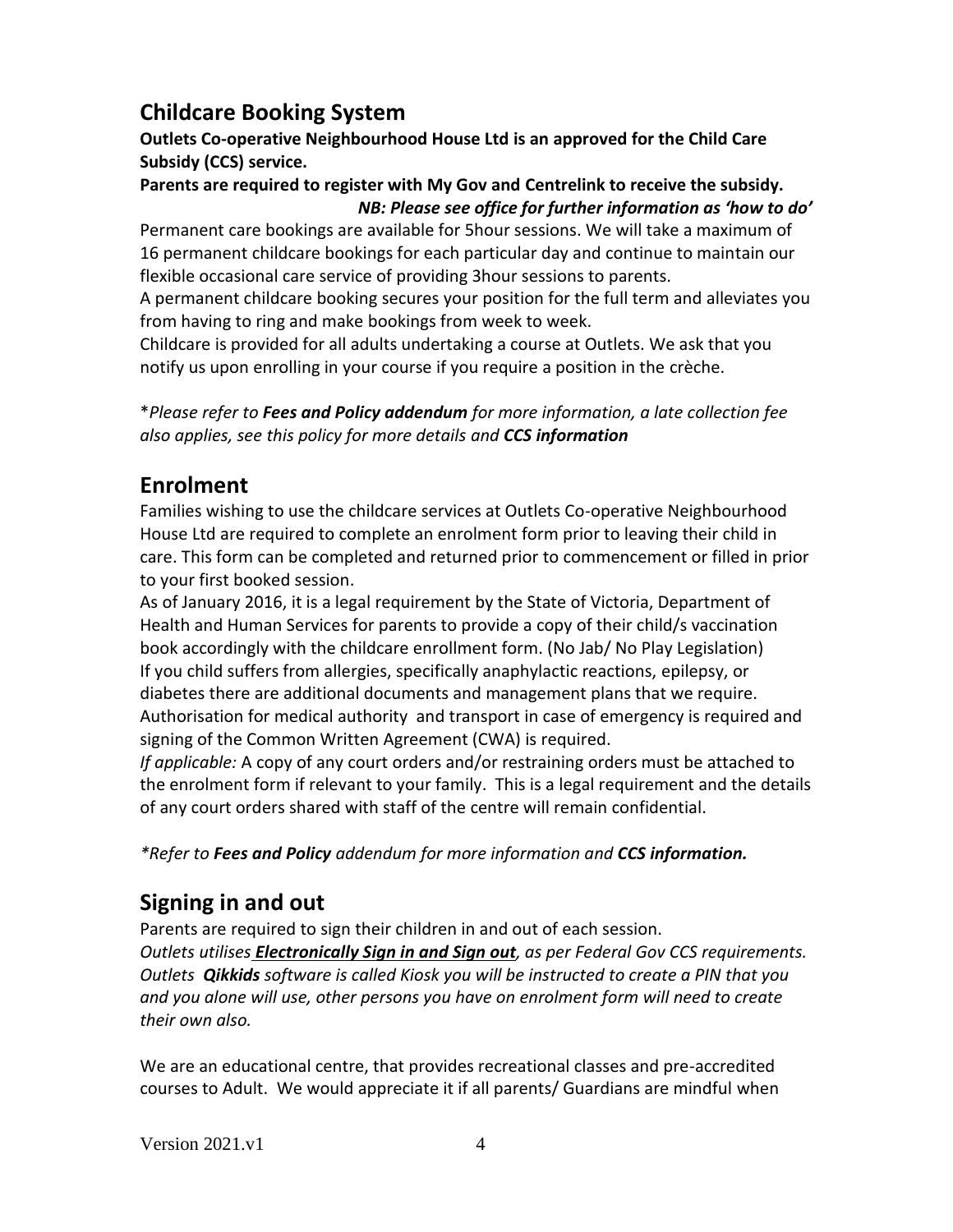picking up or dropping off your child/children so not to disturb the educational courses in house with loud noises.

# **Settling into Childcare**

The introduction into childcare can be difficult for some parents and children. The children's welfare and happiness are of great priority to staff.

The staff at Outlets recognize that each individual family will vary in their needs and do their utmost to make this transition as smooth as possible for all.

Below are some helpful hints for families settling into childcare

- 1. Familiarise your child with the environment and people within the setting.
- 2. Provide a comforter for support; this can assist in making the child feel more secure
- 3. If your child is unsettled, make your visits shorter and build up until your child has gained trust and familiarization with the environment. Communicate and interact with staff effectively.
- 4. The positive interaction between staff and families can produce a positive role model for the children.
- 5. Try to talk to the children at home about childcare, mentioning the names of staff and various activities they can do or have done.
- 6. Let the staff know of effective settling methods you use at home
- 7. When you are ready to leave it is best to say goodbye to your child then leave.

Try not to hesitate even if your child is upset, reassure them that you will return later. At first some children will protest strongly while others many not. Some may even take a day or two then react. This occurs because they have grasped that you will be leaving. The important thing to remember is that children do learn that you do return and that they do have fun while they are here.

Persevere and be consistent, the staff are more than willing to offer individual suggestions and discuss any concerns you have.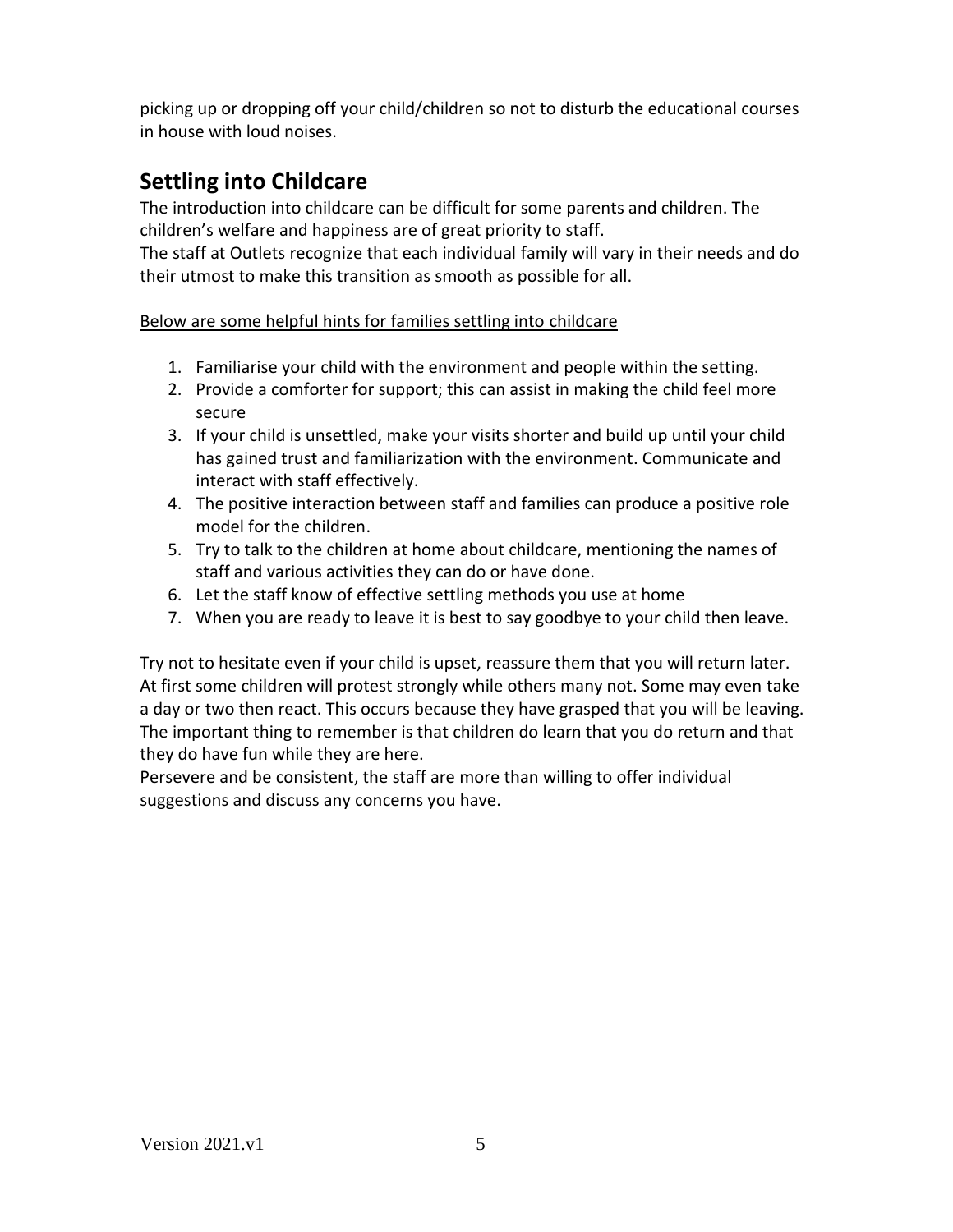**Session Times**

# *HOURS OF OPERATION AND FEES*

# **Fees Information Policy-Procedure**

 **- Refer to Page 15-16 in Handbook** 

| <b>OFFICE HOURS</b>                   | Monday - Thursday<br>Friday                                                       | $9am - 3:30pm$<br>$9am - 2pm$       |
|---------------------------------------|-----------------------------------------------------------------------------------|-------------------------------------|
| <b>Hours - Sessions</b>               |                                                                                   |                                     |
| (5 HOUR SESSION)<br><b>Child Care</b> |                                                                                   |                                     |
|                                       | Monday, Tuesday, Wednesday, Friday                                                | 9am-2pm                             |
| <b>Child Care</b><br>(3 HOUR SESSION) |                                                                                   |                                     |
|                                       | Monday, Tuesday, Wednesday, Friday                                                |                                     |
|                                       |                                                                                   | $9$ am – 12pm or 11am-2pm           |
|                                       | <b>FEES</b> please refer to Fees Information – Policy and Procedures              |                                     |
|                                       |                                                                                   | \$70.00 5hr session per child       |
|                                       |                                                                                   | \$42.00 3hr session per child       |
|                                       |                                                                                   | Sibling Care - \$60.00 5hrs session |
|                                       |                                                                                   | \$35.00 3hr session                 |
| (CCS)                                 | *Families to be register with MyGov and Centrelink to received Child Care Subsidy |                                     |
|                                       | Occasional/Flexible care - Bookings are to be made on a weekly basis.             |                                     |

#### **\*PERMANENT CHILDCARE PLACES**

- Are available for 5 Hour sessions (3hr session negotiable)
- Permanent Places are booked for a specific day and time of week and for length of school Term (10-11weeks) payment is paid in FULL for term.

#### **Adults attending Courses/Classes at Centre - childcare is available:**

*These hours may vary though predominately*

| <b>Mornings</b> | $9am - 12pm$                    |
|-----------------|---------------------------------|
| Afternoons      | $12 \text{pm} - 2.00 \text{pm}$ |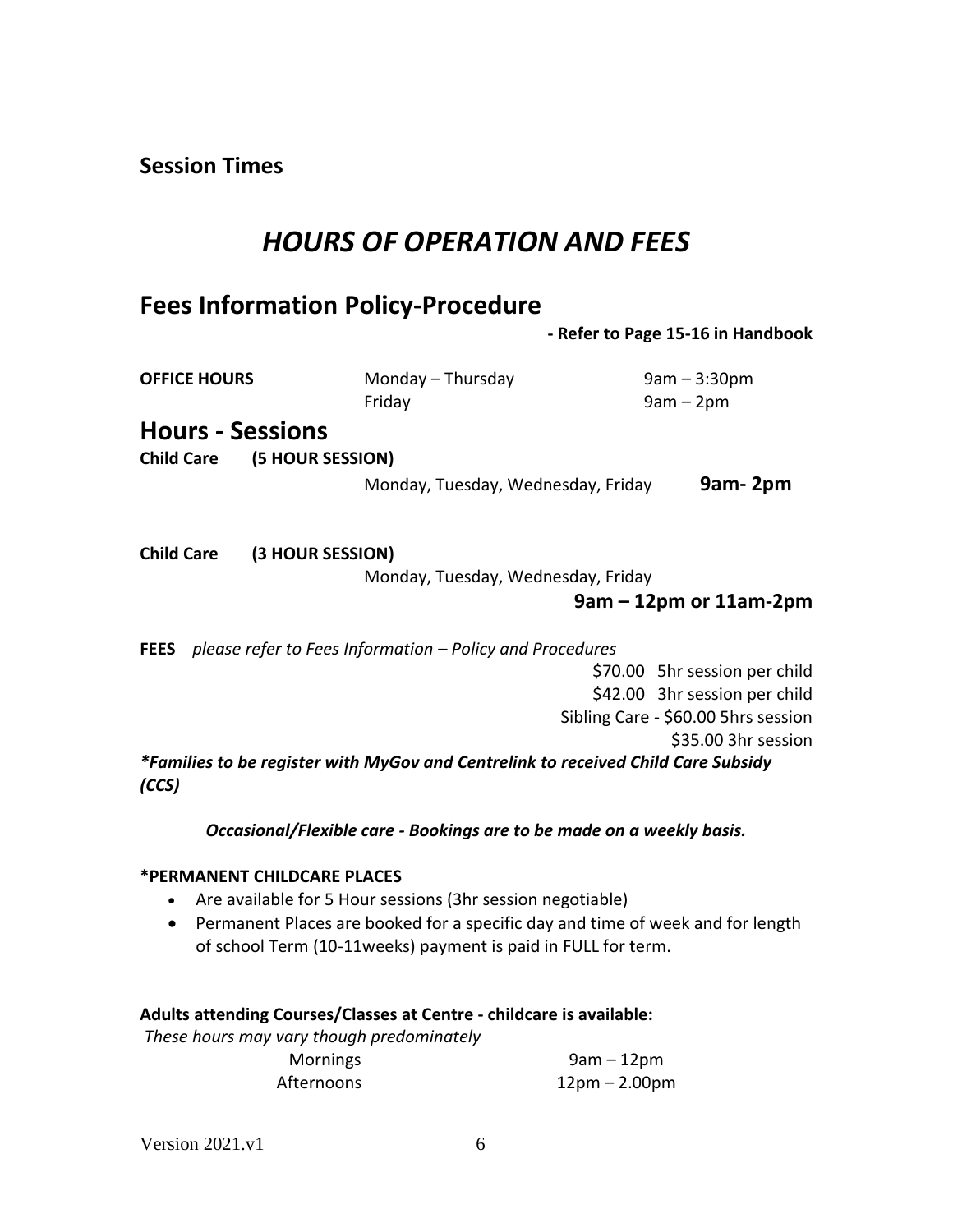# **Daily Routines and Program Planning**

Outlets childcare centre has set routines which cover approximate times for daily activities such as sleep time, nappy changes, snacks and meals. Routines will vary according to the individual needs of each child, the weather and the age of children booked for each session.

For more information about the routines please speak with the team in the childcare room. Outlets early childhood program reflects appropriate developmental stages by following the Children's early years learning and development framework.

Staff will observe children on a regular basis using the observations for developing individual objectives for each child. The overall group program is displayed on the wall/door outside the childcare room listing all programmed activities and objectives.

Parents are welcome to discuss their child's development with the staff if they have any concerns.

| 9.00am-10.00am  | Children arrive and settle into the crèche |
|-----------------|--------------------------------------------|
|                 | Quiet indoor activities                    |
|                 | Eg. Puzzles & Books                        |
| 10.00am-10.30am | <b>Morning Tea</b>                         |
| 10.30am-12.00pm | Indoor & Outdoor Play                      |
|                 | Imaginary and sensory play                 |
| 12.00pm         | Lunch Time                                 |
| 12.30pm-2.00pm  | Quiet and Creative play                    |
|                 | Eg. Natural materials like stones and      |
|                 | leaves.                                    |

# **Daily Program Morning & Afternoon Session**

# **Available Policies**

Our Childcare policy booklet is situated in hard copy at the sign in/out book of both the crèche room.

If you would like a copy of any of the policies within this book, please approach the office and we will endeavor to have that policy to you within 24 hours.

All of our childcare policies have been developed and implemented as a course of action for all within their scope.

Policies work as a guiding set of principles for the management of affairs. They give a definitive course of action and embrace general goals and acceptable procedures.

Please view the policy book for all available policies. It is vital that families are aware of any policies affecting them and the childcare department.

If you are unclear on any information entailed within this booklet, please speak to the office or childcare staff for clarification.

These policies have been developed and update when new amendments are requested in accordance with regulations set Children's Services Regulation SR No.32/2020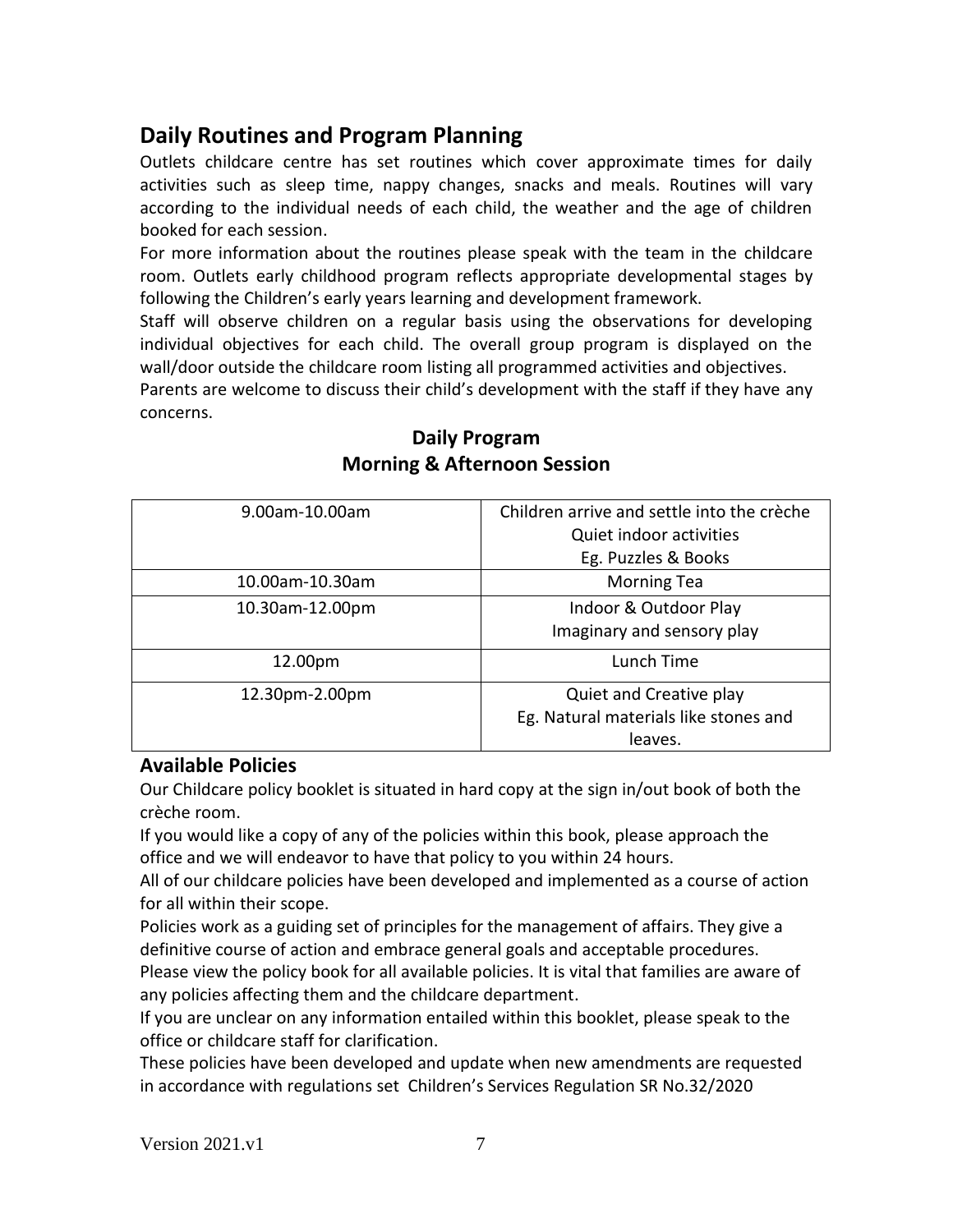# **Sickness**

If your child is unwell and will not be attending for their booked session, we ask that you phone and notify the centre as soon as possible. Alternatively, you can leave a message on our phone.

It is essential that contagious/communicable diseases be reported immediately. Children are to be excluded in accordance with the exclusion list as set by NHMRC refer to page 18 of this Handbook.

Outlets will notify all families that utilize the centre of contagious/communicable disease (as per schedule) by displaying a sign throughout the centre. All personal details will be kept confidential, only the communicable disease and day/approx of attendance will be recorded.

# **Illness and emergency care**

Children attending Centre will undergo a non-contactless Thermometer reading, with Parent present, this will be recorded on daily intake list. Refer to non-contactless Thermometer reading procedure and CoVid Plan.

When a child becomes ill after admission, the parent/guardian will be contacted immediately; if the parent/guardian is unable to be contacted, the emergency contact person will be notified immediately. Arrangements will be made for the child to be collected form the centre as soon as possible. Until the time of collection, the child will soon be made comfortable and remain under close supervision.

In the case of a medical emergency, an ambulance will be contacted immediately, and appropriate first aid procedures will be taken out until the arrival of the ambulance. The parent/guardian will be notified and if they are unable to be contacted, the emergency contact person will be notified immediately. CSReg r109

If a serious incident has occurred the Co-ordinator, MoC or nominated Supervisor 2IC for must notify the Department of Education and Training on 7005 1801 [wmr.qar@education.vic.gov.au](mailto:wmr.qar@education.vic.gov.au) within 24hrs.

# **Staff**

Outlets employs staff with appropriate qualifications, skills and experience. These include Working with Children's Checks, AFB Police Checks, Protecting Children-Mandatory reporting, Anaphylaxis, Asthma Training, CPR and First Aid certificates *\*Outlets supports Staff in continuous improvement capabilities and Professional development opportunities to enhance delivery of service as educators in childcare.*

Outlets ensures staff have a minimum Certificate III in Children's Services and Diploma in Early Children Education and Care or enrolled and training in appropriate qualification and percentage % has been completed, in compliance with the Children's Regulations Qualifications requirements for Approved Service - Occasional care

# **Student Placements and volunteers**

Outlets continues to have a commitment to improving and encouraging work within the childcare sector. We maintain links with various training institutions and providers by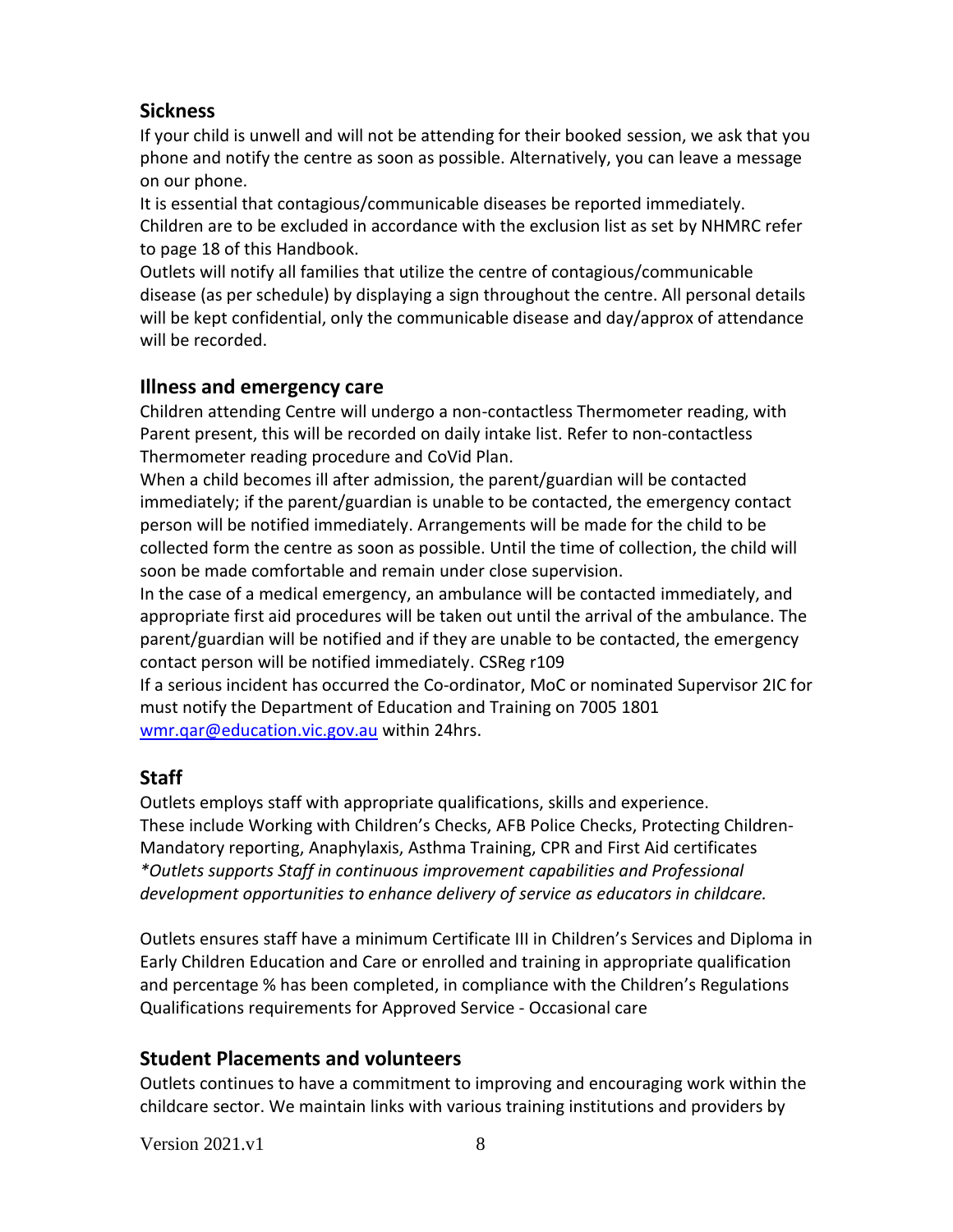offering students placements within our centre. All students and volunteers have undergone the necessary security checks required before they begin their placement with us.

Students gain valuable experience in the childcare field by under direct supervision of our qualified staff.

# **Centre Management and Operations Team**

Outlets Co-operative Neighbourhood House LTD is an independent non-government Centre. The Centre operates holistically with Adult Education, Health and Wellbeing Course, Pre-Accredited Courses, Emergency Relief, Support, Referral and Information Centre and Childcare delivery. Direction and Management is a Volunteer Committee called Directors who employ CEO to oversee and manage the Centre For more information as to the Centres operation please speak to Office.

Approved Person - Management of Control – Therese McKenney – CEO/Director Approved Person – Jessica Martinez – Administration 2IC Child Care Educator – Duyen Ngo The Centre have reliable Casual Childcare workers who we engage when required.

# **Emergency Procedures - Evacuation**

The centres emergency procedure is displayed throughout the centre and is also available in the policy booklet.

In view of an emergency ever occurring and requiring evacuation, the children are routinely lined up at the crèche preparing for outdoor play. By continually implementing this procedure (of single file lining up and procession outdoors), the children will have developed a routine of what is required when asked to line up at the door in preparation to go outside.

# **Provision of dealing with complaints.**

All complaints must be directed to the Co-ordinator for prompt attention who reports to the Committee of Management. Refer to Grievance and Complaints policy. If the complaint involves the conduct of any person within the Children's Service Centre concerning care, protection and safety of any child with the centre, the proprietor of "Outlets" must notify the Department of Education and Training on 7005 1801 [wmr.qar@education.vic.gov.au](mailto:wmr.qar@education.vic.gov.au) within 24hrs.

# **Behaviour**

Outlets is committed to using a positive approach in relation to the guidance of children's behaviour. Staff aim to recognize why certain behavior may occur and encourage a more acceptable form of behaviour. Staff influence children through their actions and interactions. Behaviour management always considers the child's abilities and developmental stages, their capacity to understand and control behaviour.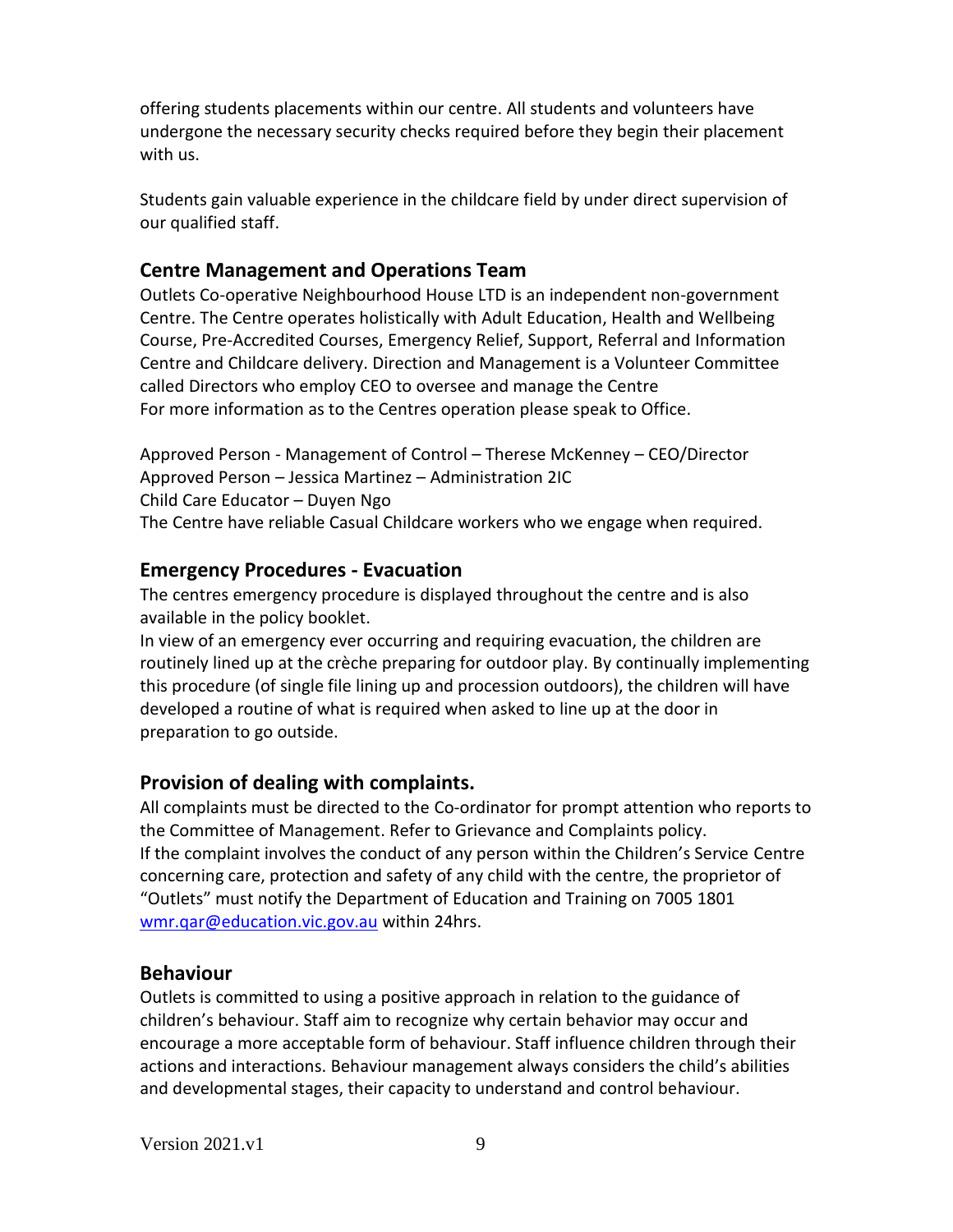Outlets staff are committed to reinforcing positive behaviour through approval, building on children's strengths rather than focusing on their weaknesses.

Behaviour management is constructive direction by staff to ensure children, child and staff are in a safe learning environment, overseen by CEO/Licencee and implemented through Policies. \**refer to Behaviour Management Policy and Procedures*

# **Medication**

If your child requires the administration of medication whilst in attendance, please ensure that the medication is clearly labeled and given to the appropriate staff member. Medication prescribed by your doctor is the only medication, which will be administered.

It is imperative that under no circumstance medications are left in children's bags. The medication book must be filled in prior to parent/guardian departing. Two (2) staff members check all dosages. CSReg r108(b) r109 r110

# **Clothing**

As children learn a lot through play, they will be encouraged to explore a wide range of activities, including some that may be messy.

We ask that families dress children in clothes that will allow them to feel comfortable, move freely and withstand play that may be messy.

All clothing should be clearly labeled and easily removed for toileting and nappy changing purposes. Please supply a change of clothes in your child's bag in case of incidental accidents.

# **Sun safety and Outdoor play**

Outlets is an accredited Sun Smart centre. When dropping children off for care please ensure that a broad-spectrum sunscreen has been applied. Sunscreen will be re applied by staff providing you have given permission for the staff to do so on your enrolment form.

Families are required to supply either a wide brimmed hat or legionnaire style hat in their children's bag for outdoor play.

*\*Refer to Addendum A page 11-15 Sun Smart Policy in this Handbook*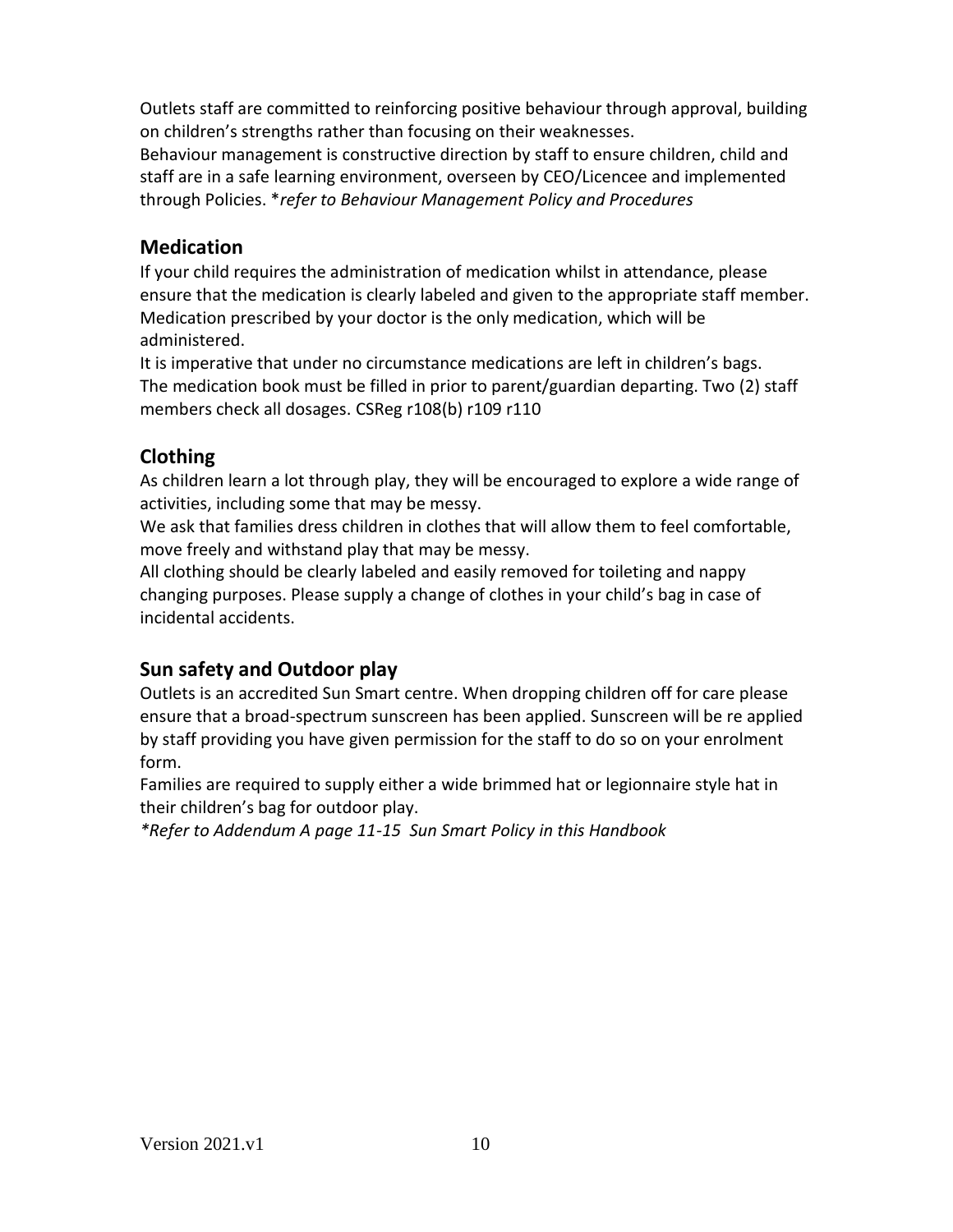### **Addendums: A**

*Outlets Co-operative Neighbourhood House Ltd t/a Newport Community Education Centre* 

### *SUNSMART POLICY*

#### **1. Purpose**

The aim of this policy is to: Ensure that children, staff and patrons that utilize the centre are protected From damaging levels of ultraviolet (UV) radiation from the sun.

This policy outlines what our service does to ensure and protect from the Overexposure to ultraviolet radiation from the sun.

To raise community awareness and communication to the damaging effects and risk

From overexposure to ultraviolet radiation from the sun.

To assist children in developing a responsible awareness, healthy behavior and lifelong attitude toward protection from the suns ultraviolet radiation.

#### **2. Scope**

This policy applies when planning or undertaking any event or activity outdoors from mid August until the end of April and whenever the UV index level reaches 3 and above.

Particular care should be taken between the hours of 10am and 3pm when the UV index levels reach their peak.

This policy applies to all staff, parents/guardians, children, Committee of management, volunteers and other person relevant to the centre, including visiting specialist and placements

### **3. Background and Relevant Legislations**

Whenever UV index levels reach 3 (moderate) and above sun protection is required. At that level, UV radiation can damage the skin and lead to skin cancer.

In Victoria, average UV Index levels are 3 and above for most of the day from mid August to the end of April reaching their peak between 10am – 3pm.

Australia has the highest rate of skin cancer in the world. Young children and babies are at particular risk of sunburn and skin damage due to their sensitive skin.

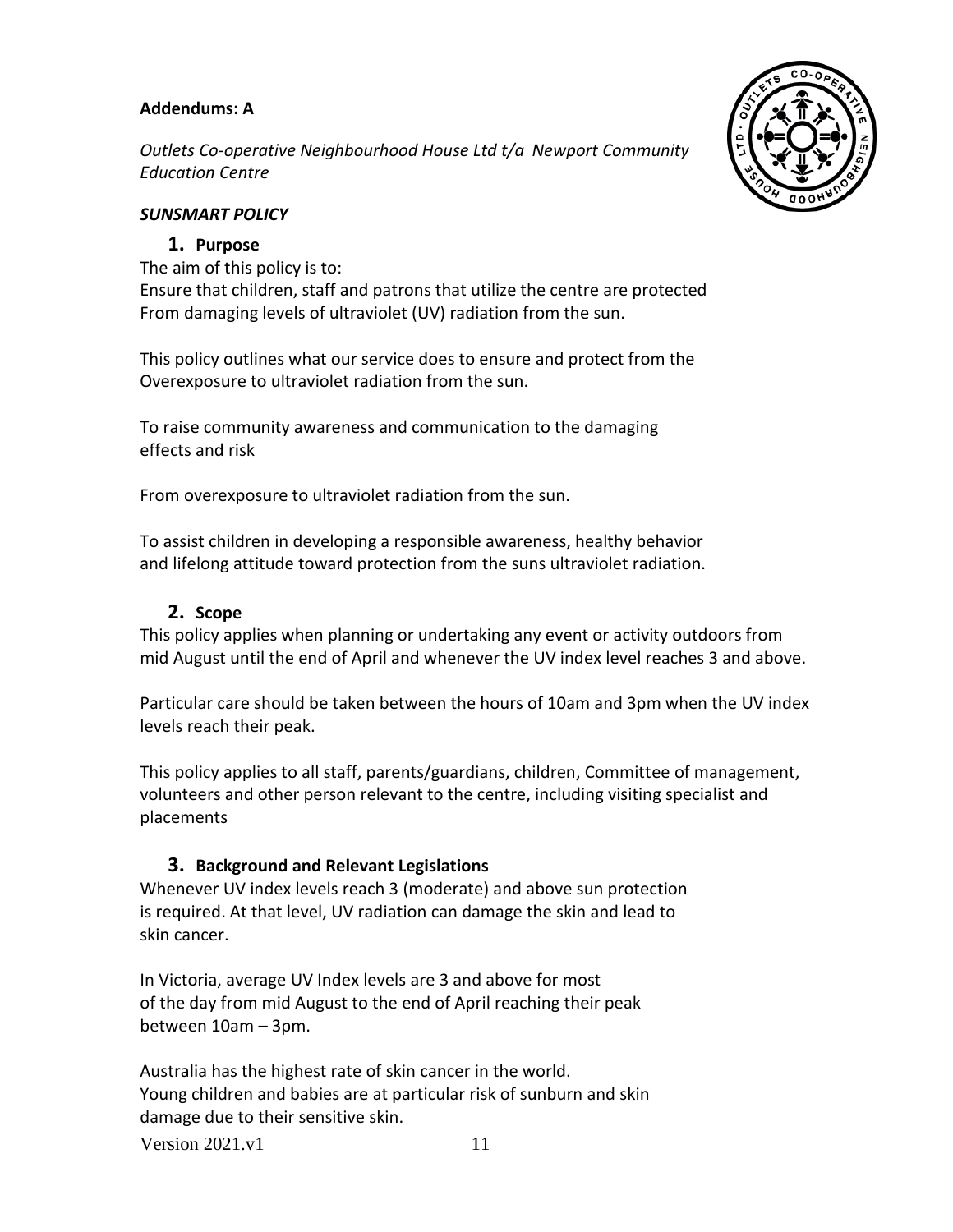The National Childcare Accreditation Council Quality Improvement and Accreditation Systems require all childcare services to have a sun protection policy in place.

Early Childhood services have a Duty of Care and responsibility to implement skin cancer prevention strategies for children and staff health. Children's Services Guidelines

Occupational Health and Safety Act 2004 Children Services Act 1996

### **4. Definitions**

**Duty of Care –** This refers to the need to protect children against foreseeable harm

**Protective –** Serving to protect

**Ultraviolet radiation –** invisible rays that come from the sun. Ultraviolet radiation can damage the skin and cause melanoma and other types of skin cancer. Commonly referred to as "UV Rays", consist of both UVA and UVB rays from the sun. Without proper protection, UV rays can lead to various eye conditions and damage.

**Physical environment –** In this policy refers to the environment in which is outdoors used.

**Broad Spectrum –** broad-spectrum sunscreens contain products to block both UVA and UVB rays.

### **5. Procedure**

*The licensee of the centre shall ensure that:*

Their **Duty of care** is met in relation to staff and children at the service by Implementing and following the implemented skin cancer prevention strategies.

A safe working environment in accordance with Occupational Health and Safety Act is provided.

The physical environment contains sufficient shade and the availability of shade whilst on excursions is considered in staff planning.

That staff, parents/guardians are aware of this policy and the enforced Sun Smart recommendations in relation to appropriate attire and preventative measures.

Version  $2021 \text{ v}1$  12 That staff, parents/guardians are aware of the consequences if the appropriate attire and preventive measures are not followed.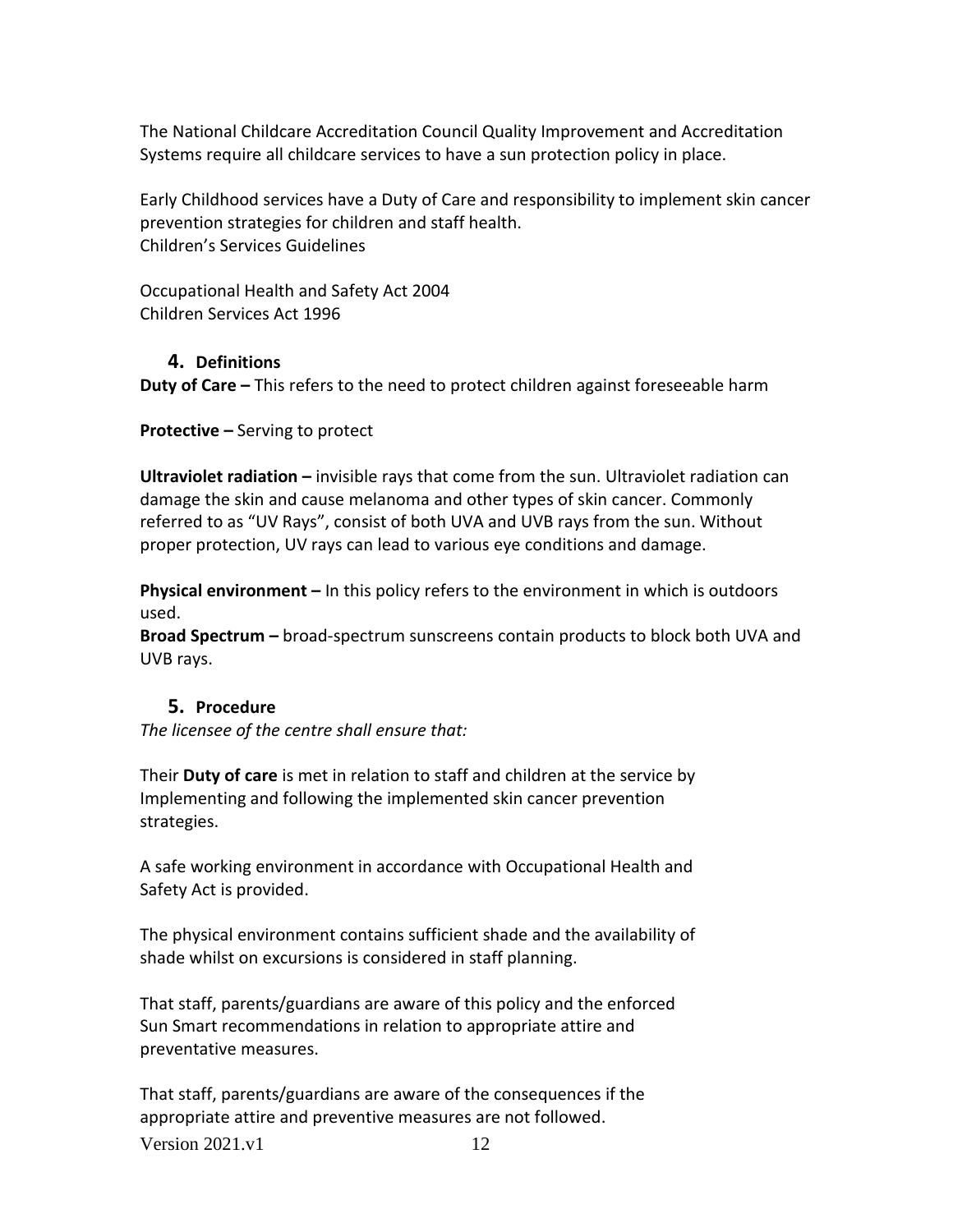The Management Committee and staff monitor and review the effectiveness of the sun protection policy and revise as required.

Reminders are placed in the Newsletter on regular intervals throughout the year and posters and signage is displayed throughout the centre.

Sunscreen is available for staff and children to use between the months of Mid-August to May.

#### *The staff responsible for the care of the children at the centre shall ensure:*

- 1. They act as a responsible role model by wearing sun protective hats, clothing and sunglasses, apply SPF 50+ broad spectrum water resistant sunscreen and seek shade whenever possible whilst outside.
- 2. That families are aware of the following list of requirements to comply with this policy during the months of mid-August through to the end of April.
- 3. Children are to wear loose fitting clothing that covers as much of the skin as possible. Children are to wear hats that protect their face, neck and ears, i.e. legionnaire, broad brimmed or bucket hats (baseball caps are not recommended)
- 4. It is suggested that children wear or bring close fitting, wrap around Sunglasses that meet the Australian Standards and cover as much of these area as possible.
- 5. That children have SPF 50+(or higher) + broad-spectrum water resistant sunscreen applied prior to attending the centre.
- 6. Provide appropriate SPF 50+(or higher) + broad-spectrum water resistant sunscreen for their child if they do not want the centres to be used
- 7. Infants between the ages of birth to 12mths are kept out of direct sunlight and that parents/guardians are aware of the following additional precautionary measures.
- 8. Physical protection such as shade, clothing and broad-brimmed hats are the best sun protection measures. If babies are kept out of the sun or well protected from UV radiation by clothing, hats and shade, then sunscreen need only be used occasionally on very small areas of a baby's skin. The widespread use of sunscreen on babies under 6 months old is not recommended.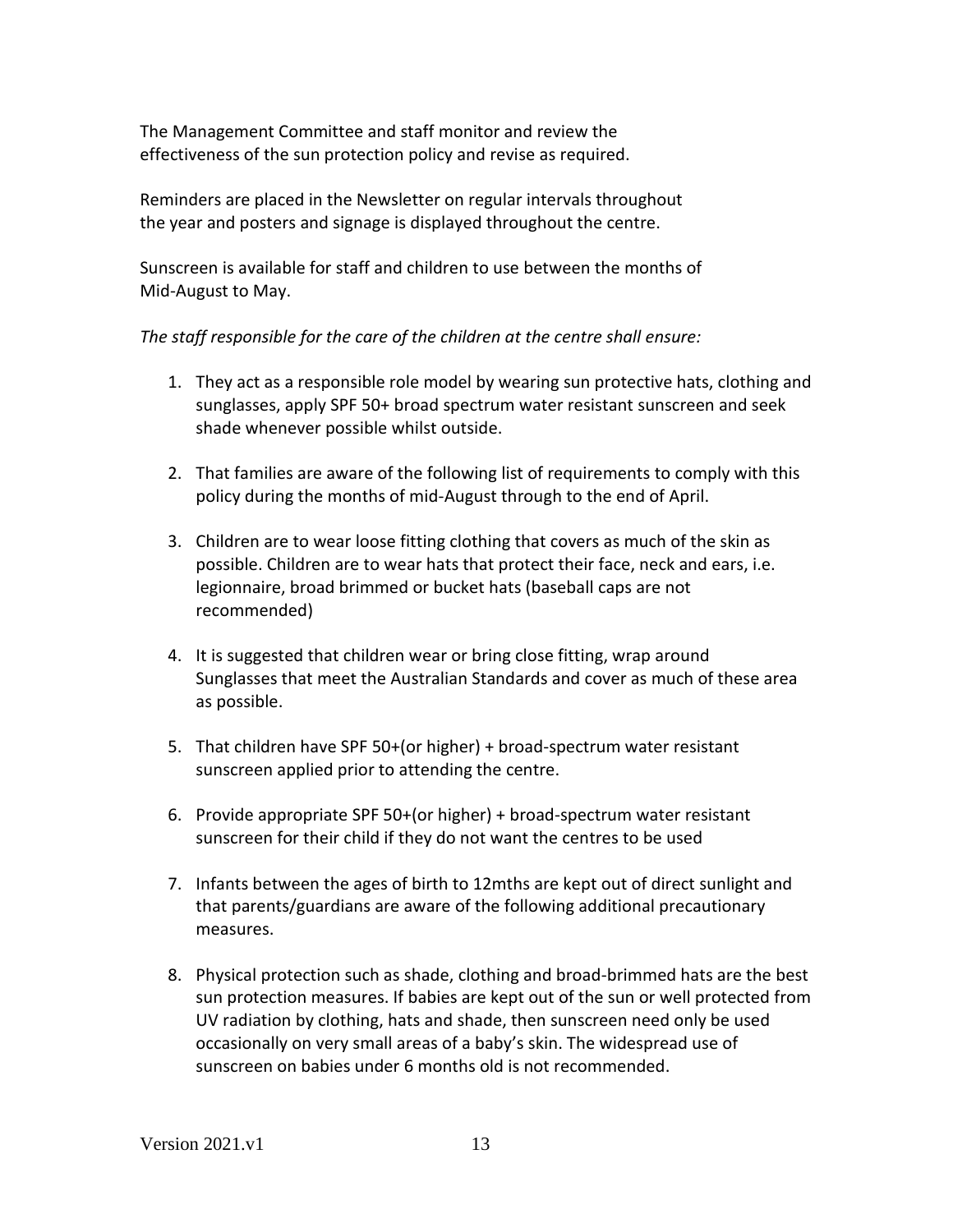- 9. That the five sun protective measures as listed above are followed (SLIP SLOP SLAP SEEK SLIDE)
- 10. That parents/guardians have indicated on their child's enrolment form whether they give permission for staff to apply sunscreen to their child whilst in the centres care.
- 11. Sunscreen is applied in accordance with the manufacturer's directions (which state to apply at least 20 minutes before going outdoors and reapply every two hours, or more frequently if sweating or swimming).
- 12. Children that are able to apply their own sunscreen under supervision are encouraged to do so to assist in fostering their independence and responsibility.
- 13. Staff will follow guidelines and advise from the National Health and Medical Research Council in appropriate application of sunscreen.
- 14. Ensure sunscreen is stored in a cool place, out of the sun and the expiry date is monitored.
- 15. Children are encouraged to use available areas of shade whilst when outside.
- 16. Provide the child with a hat if the parents/guardians have not provided one for outdoor play.

### *The parents/guardians of children that attend the centre shall ensure that:*

- They strive to continue the continuity of sun protective measures and role modelling to the best of their ability whilst outside the centre.
- When in attendance at the centre they act as role models and practice sun smart behaviours themselves.
- They provide the child with appropriate and recommend protective attire for them to wear whilst at the centre.
- This includes loose-fitting clothing that covers as much skin as possible. Clothing made from cool, densely woven fabric is recommended. Families are asked to choose tops with elbow-length sleeves, higher necklines (or collars) and kneelength or longer style shorts and skirts for their child.
- **■** If a child is wearing a singlet top or shoestring dress, they will be asked to choose a t-shirt/shirt to wear over this before going outdoors.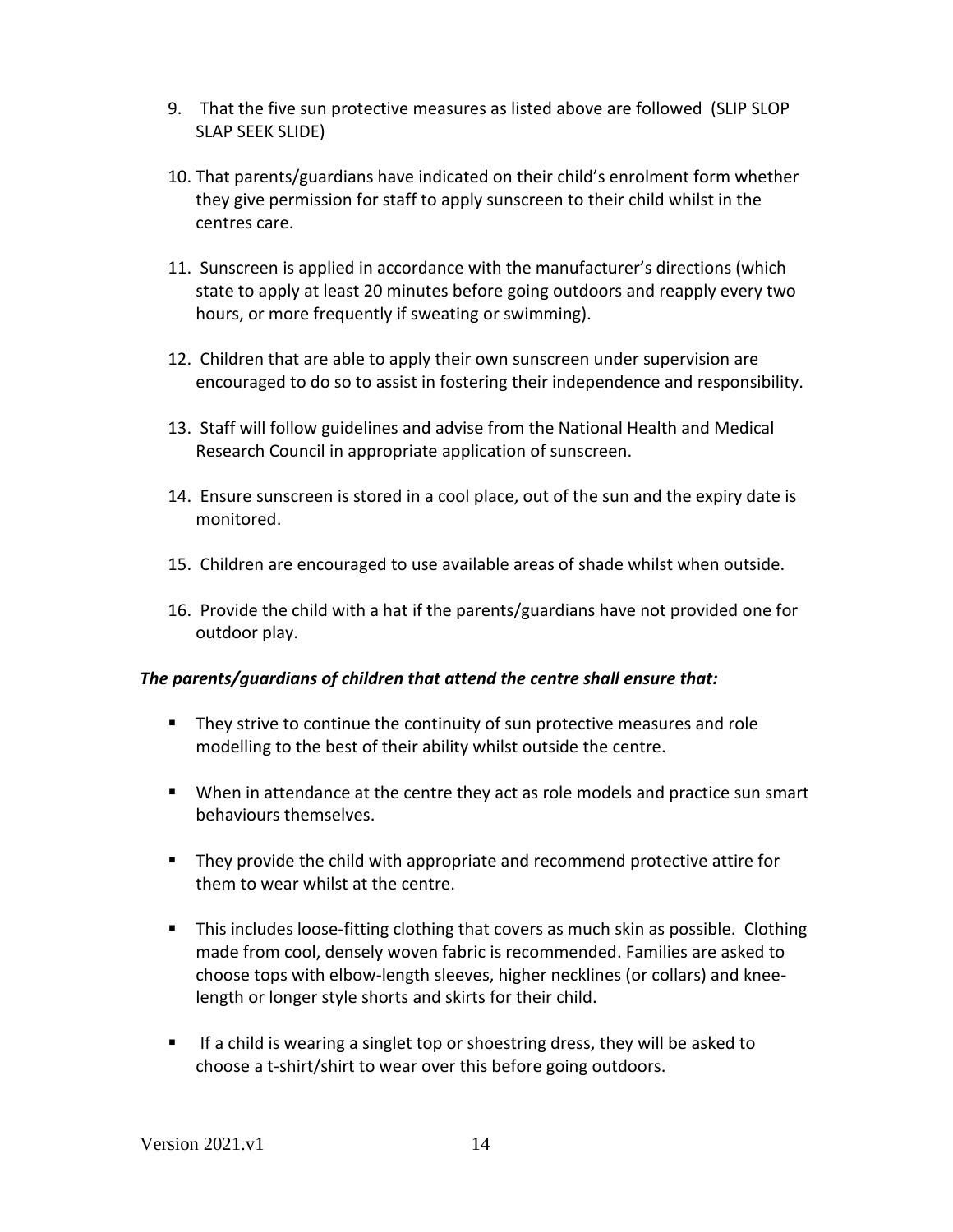- Apply sunscreen SPF 50+ (or higher) + broad spectrum, water resistant) to their child prior to attending the centre during the months of mid-August through to the end of April.
- Have indicated their approval of childcare staff applying the centres sunscreen to their child or have provided their own from home.

### **6. Related documents and policies.**

Child enrolment procedure. [www.office-for-children.vic.gov.au](http://www.office-for-children.vic.gov.au/) (Outdoor play guide for Victorian children's services)

[www.bom.gov.au/announcements/uv/](http://www.bom.gov.au/announcements/uv/) (UV index readings)

National Health and Medical Research Council (application of sunscreen)

[www.sunsmart.com.au](http://www.sunsmart.com.au/) (Early Childhood Sun Smart Bulletin 'Outside')

<http://www.cancer.org.au/> (Sun Safety)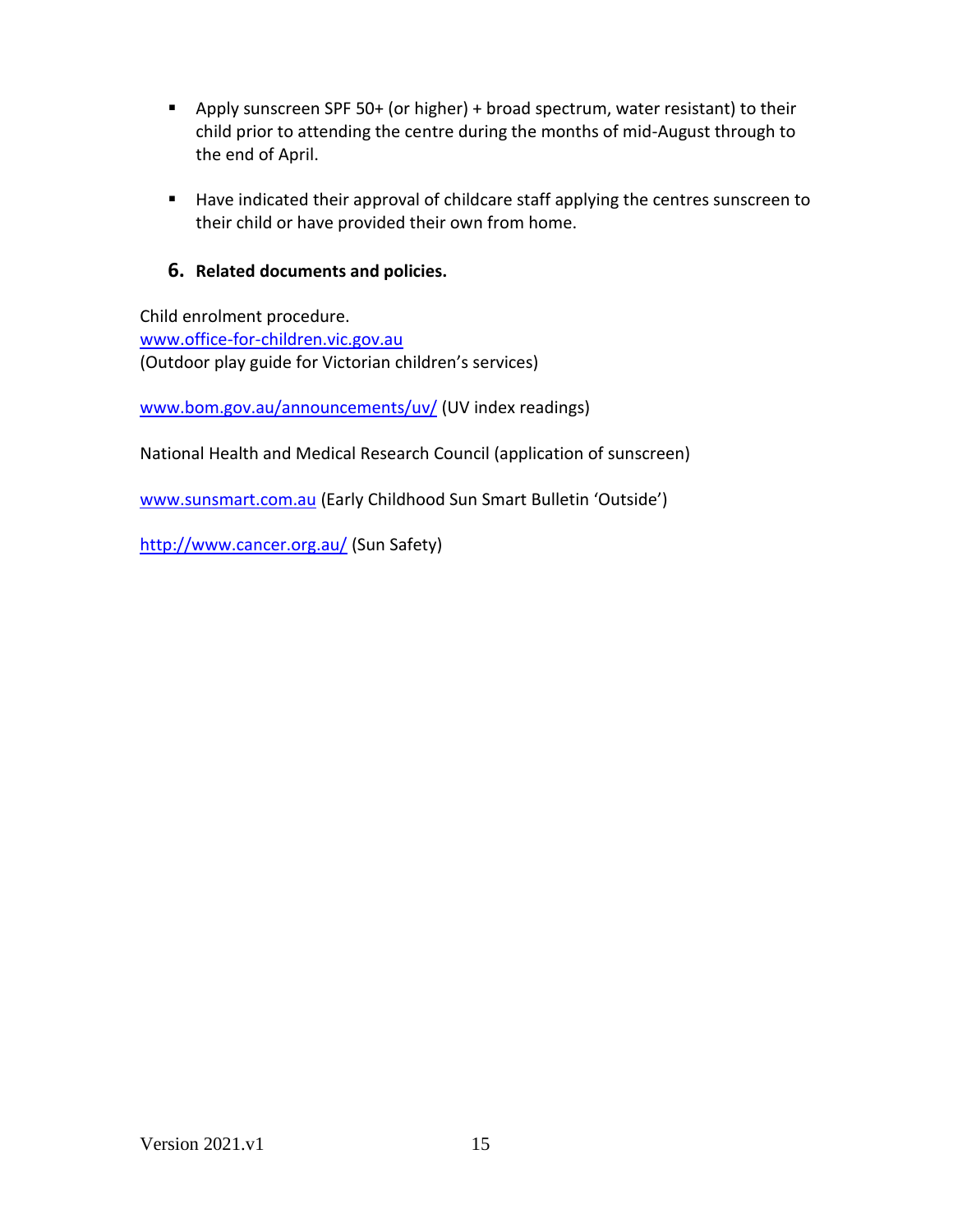#### **Addendums: B**



# **Outlets Co-operative Neighbourhood House Ltd – Newport Community Education Centre Long Day Care – Transitional 9391 8504**

#### **FEE INFORMATION – POLICY AND PROCEDURES**

Families are encouraged to register with My Gov contact Centrelink to determine eligibility for Child Care Subsidy (CCS) or Assisted Child Care Subsidy (ACCS) as the Centre is **an approved service**.

Families to receive CCS or ACCS register with My Gov visit [www.education.gov.au/](http://www.education.gov.au/)childcare for more information and estimator. Please contact Centrelink on 13 61 50 if you require assistance.

#### **Fee Schedule per child** = \$14 per hour.

|                                                        | <b>Adhoc/Flex/casual</b> |           | <b>Permanent</b> | Permanent-Multiple Day 2019 Discount  |
|--------------------------------------------------------|--------------------------|-----------|------------------|---------------------------------------|
| Centre operates with set session times                 |                          |           |                  |                                       |
| 5 hour sessions                                        | \$70.00                  |           | \$70.00 1x day   | \$65 per day (2-3 days Perm per week) |
| *Sibling Care                                          | \$60.00                  |           | \$60.00          | as above                              |
| 3 hour sessions                                        |                          | \$42.00   |                  |                                       |
| *Sibling Care                                          |                          | \$35.00   |                  |                                       |
| Centre Class Child Care<br>Centre Volunteers/Committee |                          | \$5(2hrs) |                  |                                       |

**Permanent bookings** are invoiced weekly *(refer to Method of Payment)*

**Casual Booking** are to be paid on day or in advance (refer to *Methods of Payment*)

If child is **unable to attend session** centre MUST be notified at earliest convenience (refer to *Non-Attendance*)

Payment MUST be made when Centre requests or Invoices.

If Bad Debt occurs child will not be accepted in care until payment is made. *Refer to bad debts*

Families are to commit by signing of \***Common Written Agreement-Enrolment Form (\*CWA)** and notify Centre if changes within family situation occur.

For Childcare Subsidy (CCS) you must have your eligibility determined by contacting Centrelink You can visit [www.education.gov.au/](http://www.education.gov.au/)childcare and complete an estimator program to find out more information and process.

The Childcare Subsidy (CCS) is paid to the centre, and Centre passes this onto the Family fees so Parent pays the 'Gap'

#### **Types of Care**

#### **Permanent childcare (Formal care)**

Permanent can be 1 day per week or up to 3days (maximum total of 15hours per week) **This is available on Term basis** – (Victorian School Calendar year.)

**Permanent Care is for the 5hr day sessions** (3hr session brackets- negotiable) Bookings will be taken midway through term for interest to keep permanent position in following term.

Families are to commit by \*CWA Permanent position and notify Centre if changes within family situation occur.

#### **Adhoc/Flexible/Casual Care bookings (Informal care)**

Casual Occasional care is available at same costs.

Full fee will be charged, unless proof of CCS eligibility % is produced (or ACCS) Payment to be made on the day of care, when dropping of child/ren, unless otherwise negotiated\*.

\*Families to commit by \*CWA to pay direct credit to Centre on receipt of Invoice.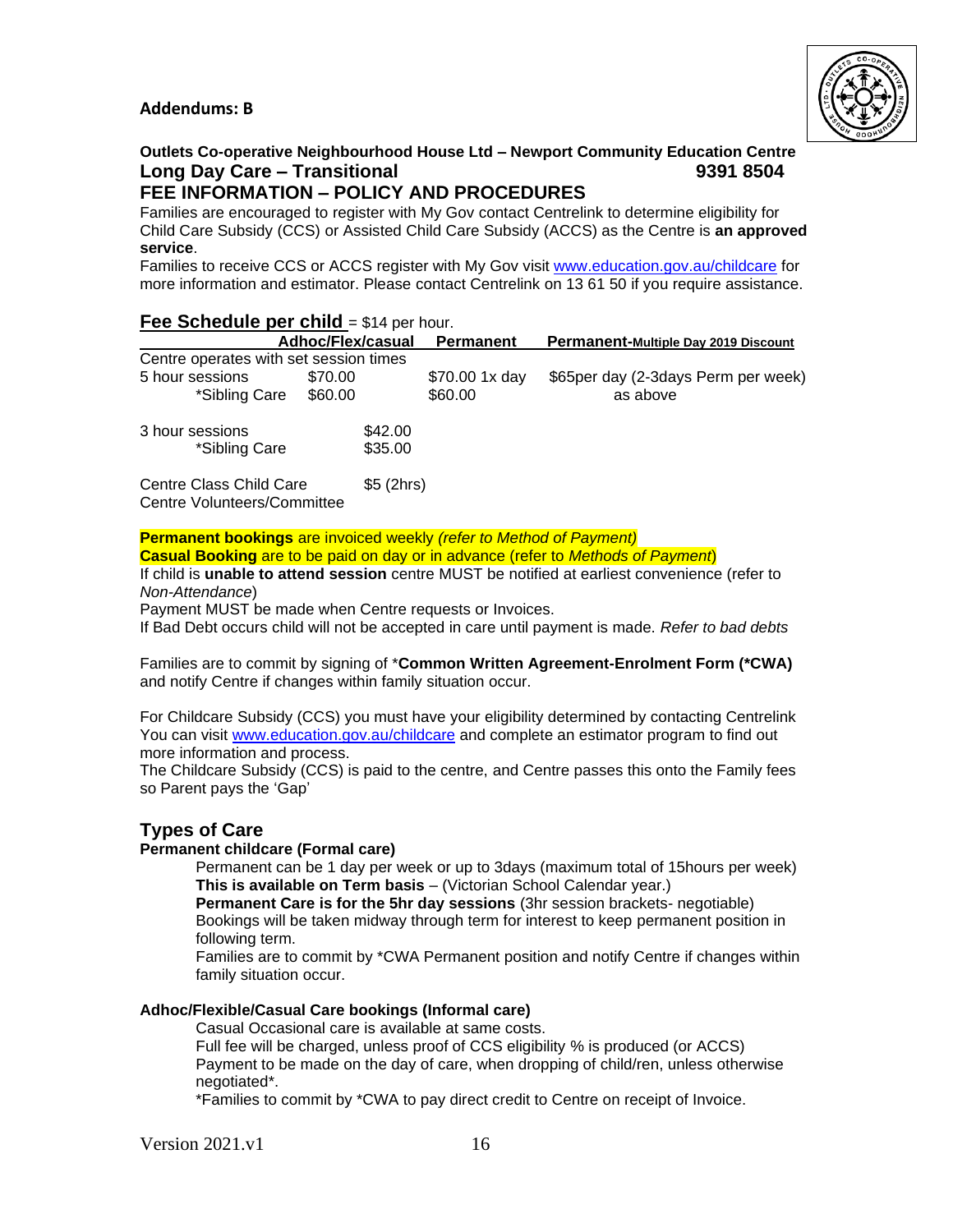\***Families to pay a Levy/Bond** – Centre to hold Levy/Bond and reimburse family on confirmation of CCS (ACCS) subsidy

#### **Cancellation:**

A 3-week cancellation policy period applies to ALL changes to permanent bookings. *(Permanent childcare)* Families to provide a **written notice of cancellation** if they wish to cancel their booking

Fees will be accruing until written notification is received.

#### **Non-attendance: Permanent care bookings**

**Sickness:** If child is ill (or carer)– centre to be notified, medical certificate presented within 7days – in such circumstance's family will NOT be billed for session of care. **Sickness:** Centre was NOT notified - payment required **Absenteeism:** NO notification, NO show - payment required **Holidays:** Centre must be notified 3weeks in advanced in writing, consideration to waiver costs negotiable 42days allowable absenteeism

#### **Payment:**

Payment for 1<sup>st</sup>(First) childcare session is to be PAID at FULL rate on day or prior to care. Once confirmation of CCS (Child Care Subsidy) is confirmed through MyGov and CCS then costs will be credited to fees. (%)

#### **Methods of Payment:**

- Cash
- EFTPOS
- Direct Credit Centre invoices families, for permanent Term bookings (in advance) Families to commit by CWA to pay direct credit to Centre on receipt of Invoice.
- \*Families to pay a Levy/Bond Centre to hold LevyBond and reimburse family on confirmation of CCS (ACCS) subsidy

#### **Bad Debts:** \$15.00 administration fee incurred to party

If payments have not been finalised. CEO will contact family and/or service for payment. Invoice will be forwarded to last known address. Payment plan can be negotiated with family.

If a Collection officer is required/engaged family will incur costs.